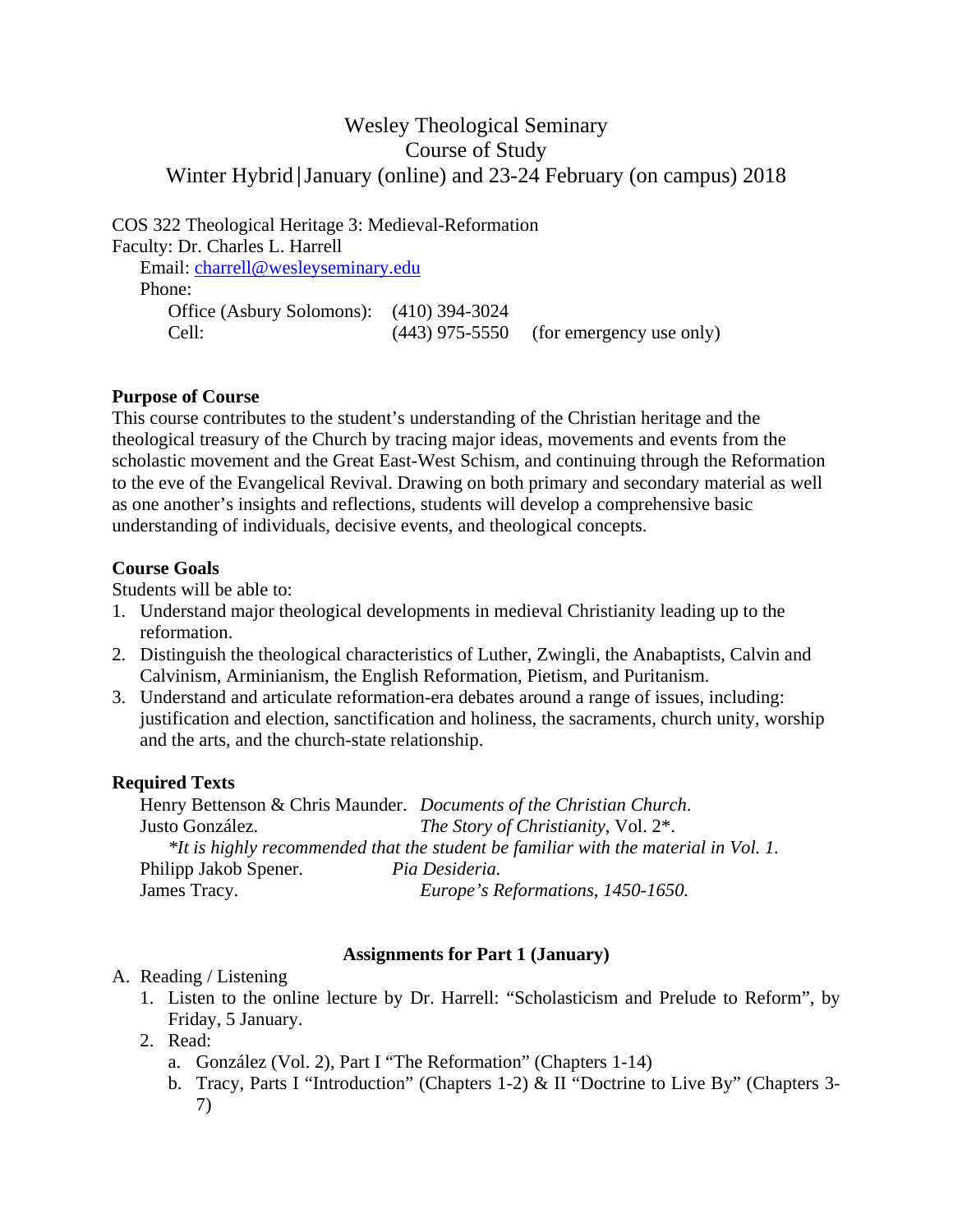- c. Bettenson & Maunder: from Part II, Section I, Reading II "The Breach Between East and West, 1054" (p. 101), through Part II, Section VIII "The Reformation on the Continent" (p. 231), *except* Section III "Monasticism and the Friars" and Section VII "The Church in England before the Reformation", Readings I-VIII (these last are optional)
- B. Posting: Every week, each student will make three postings.
	- 1. Every week for four weeks in January, each student will write one (1) original blog post to be shared via BlackBoard, in response to a question posted by the Instructor. In each post, the student will incorporate three elements:
		- a. an answer to the Instructor's question
		- b. a referencing of at least one document (primary text) or idea / learning point (secondary text) that was new or significant to the student, and which bears in some fashion on the Instructor's question

c. a new question that the student has, about which s/he would like to know more Original posts will be made by 8:00 a.m. on Mondays, 8 Jan, 15 Jan, 22 Jan, 29 Jan. They are to be between 300-400 words in length.

- 2. Every week, each student will respond to two (2) other student's posts for that week. Each response will engage a point from another student's posts. They are to be approximately 200 words in length. They will be due by midnight on Thursdays, 11 Jan, 18 Jan, 25 Jan, 1 Feb. This sharing is important to the learning process for everyone, so you will want to:
	- a. respond in a timely fashion,
	- b. be gracious, irenic and kind (even when passionate) in your responses.

**Students will be graded** *both* **on completing the correct number of their posts (three per week) with appropriate quality and engagement of the material,** *and* **on completing the correct number and quality of their responses to their classmates.**

## **Assignments for Part 2 (February)**

## A. Reading

- 1. Read by the beginning of class on campus:
	- a. González (Vol. 2), Part II "Orthodoxy, Rationalism, and Pietism" (Chapters 15-25)
	- b. Tracy, Parts III "Politics" (Chapters 8-11) & IV "Society and Community" (Chapters 12-15)
	- c. Bettenson & Maunder, from Part II, Section IX "the Reformation in England" (p. 232) through Part II, Section XI "The British Churches in the Seventeenth Century" (p. 330 middle)
	- d. Spener, *Pia Desideria*
- B. Writing
	- 1. Pick 2 persons, 2 ideas, and 2 events / documents / movements (a total of 6 items) from the following list, and prepare a brief paper (approximately 1 page in length) on each for submission by the *start* of class on 18 September. See also the "Tips for Academic Papers" in the Course Information section on BlackBoard.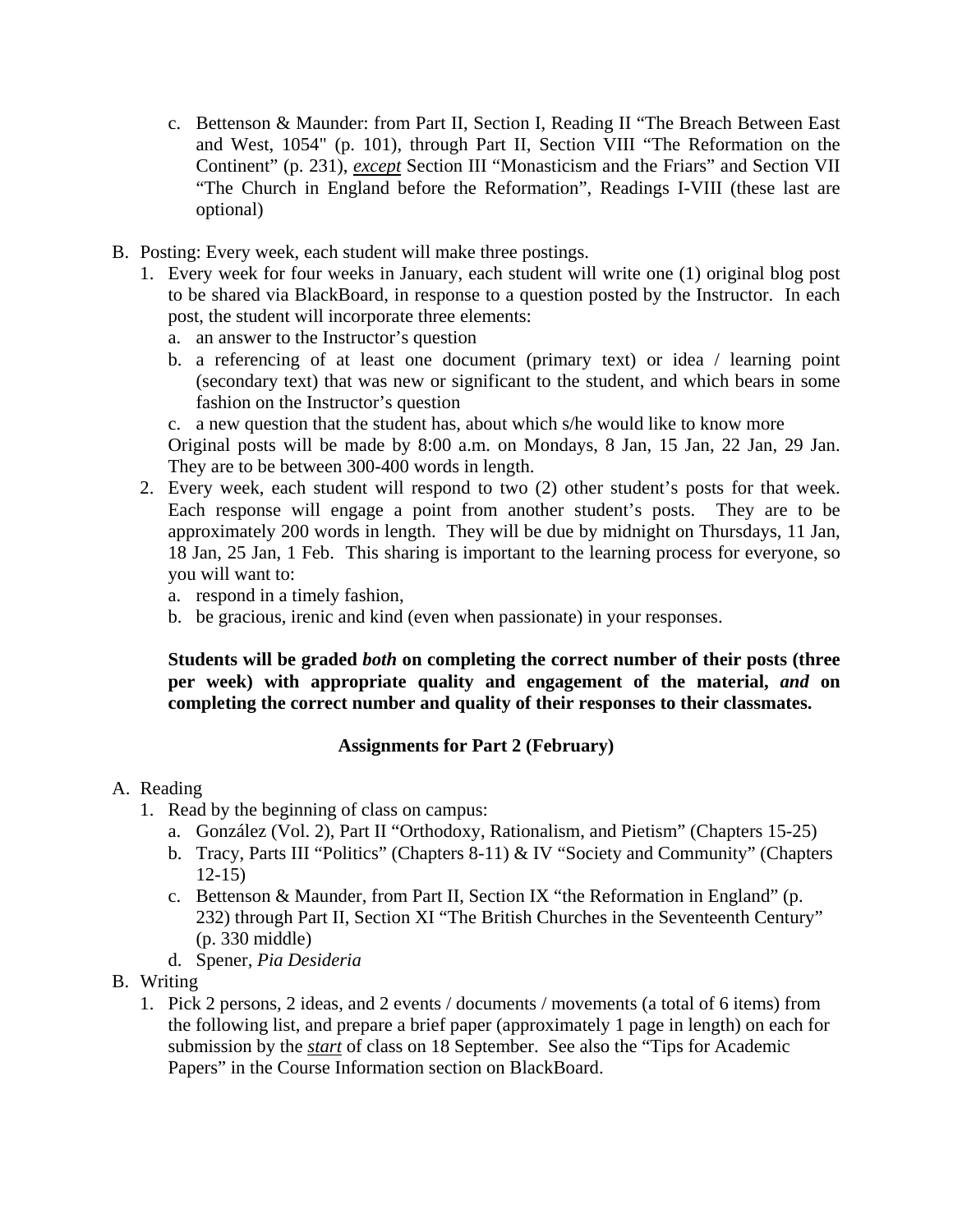Persons Jacob Arminius Martin Bucer Elizabeth II of England Desiderius Erasmus George & Margaret (Fell) Fox Phillip Melanchthon Michael Servetus Menno Simons Teresa of Ávila John Wycliffe

Ideas *ex opere operato* Justification by grace through faith Priesthood of All Believers Real Presence Religious Toleration Sacrament: Roman and Protestant *Sola scriptura Via media* **Witches** 

Events / Documents / Movements Act of Supremacy Confession of Schleitheim Council of Trent Edwardian Homilies Inquisition Marburg Colloquy Maryland Toleration Act Peasants' Revolt Puritans Summa Theologiae Treaty of Westphalia Westminster Confession

#### **Attendance**

Attendance is mandatory at the on-campus weekend. Participation in the online discussions is also mandatory.

#### **Grading**

The instructor assumes that everyone in the class is capable of the work required to receive a "B" grade for each assignment. For a more detailed explanation of what various steps of grading,